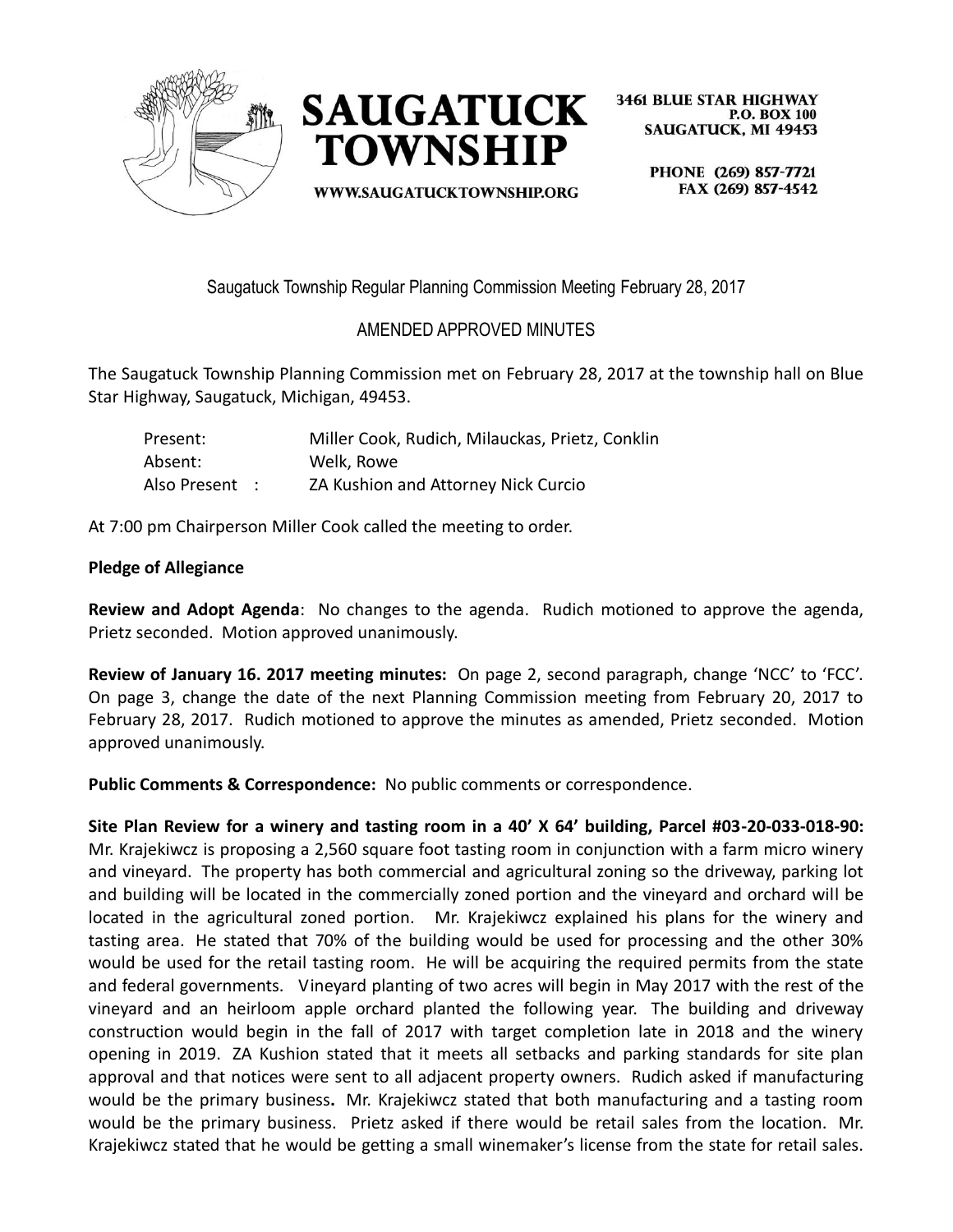Conklin asked if there would be an ability to distribute the wine manufactured at the site. Mr. Krajekiwcz stated that the small winemaker's license also allows him to self-distribute up to a certain number of cases per year. Rudich asked about the traffic volume. Mr. Krajekiwcz stated that, with an approval from the township, he would go back to MDOT to see about their requirements for a commercial drive. Milauckas asked about possible drainage issues. Mr. Krajekiwcz stated that the property slopes to the west and that the soil is classified as well or excessively drained. The driveway will be raised so that water can shed to the sides. Mr. Krajekiwcz has spoken to the fire department regarding requirements for the driveway and to the health department regarding the septic system.

Miller Cook opened the public comment portion.

Jim Searing, 6787 Old Garden Rd – Mr. Searing asked if the address for the vineyard would be an M-89 address or an Old Garden Rd address. He is concerned that traffic would come down Old Garden Rd, which is a private road, trying to find the vineyard. He also mentioned the speed of traffic on M-89. Milauckas asked if there would be access to Old Garden Road. Mr. Krajkeiwcz stated that the only access would be to a potential private residence that would be built on property he owns.

Andra Moerler, 6780 Old Garden Rd – Ms. Moerler stated that there is no buffer between her property and the vineyard. She is concerned about traffic, lighting and drainage into retention ponds.

Levi Watkins, 6788 Old Garden Rd – Mr. Watkins is concerned about the possible lack of a buffer between their residential area and the vineyard, traffic and pesticides.

Miller Cook closed the public comment portion.

Motion to approve the site plan review application as submitted with the following conditions:

- 1. Any proposed lighting must be approved by the ZA before installation.
- 2. Maintain the existing vegetative buffer along the west property line.
- 3. Maintain an M-89 address to the facility.

4. No access to the orchard or vineyard from Old Garden Road unless there is a residence at that location

5. All surface water runoff from the parcel must remain onsite.

Milauckas motioned, Prietz seconded. Motion approved unanimously.

### **Public Hearing for a request for rezoning from R-1 Residential to C-1 General Commercial, 6523 & 6527 135th Ave**

Prietz read the Public Notice.

ZA Kushion stated that the Tri Community Master Plan future land use map seems to state that half of the property is master plan commercial. He also stated that these two parcels are contiguous to three other parcels owned by North Shores of Saugatuck LLC that are already zoned C-1 General Commercial.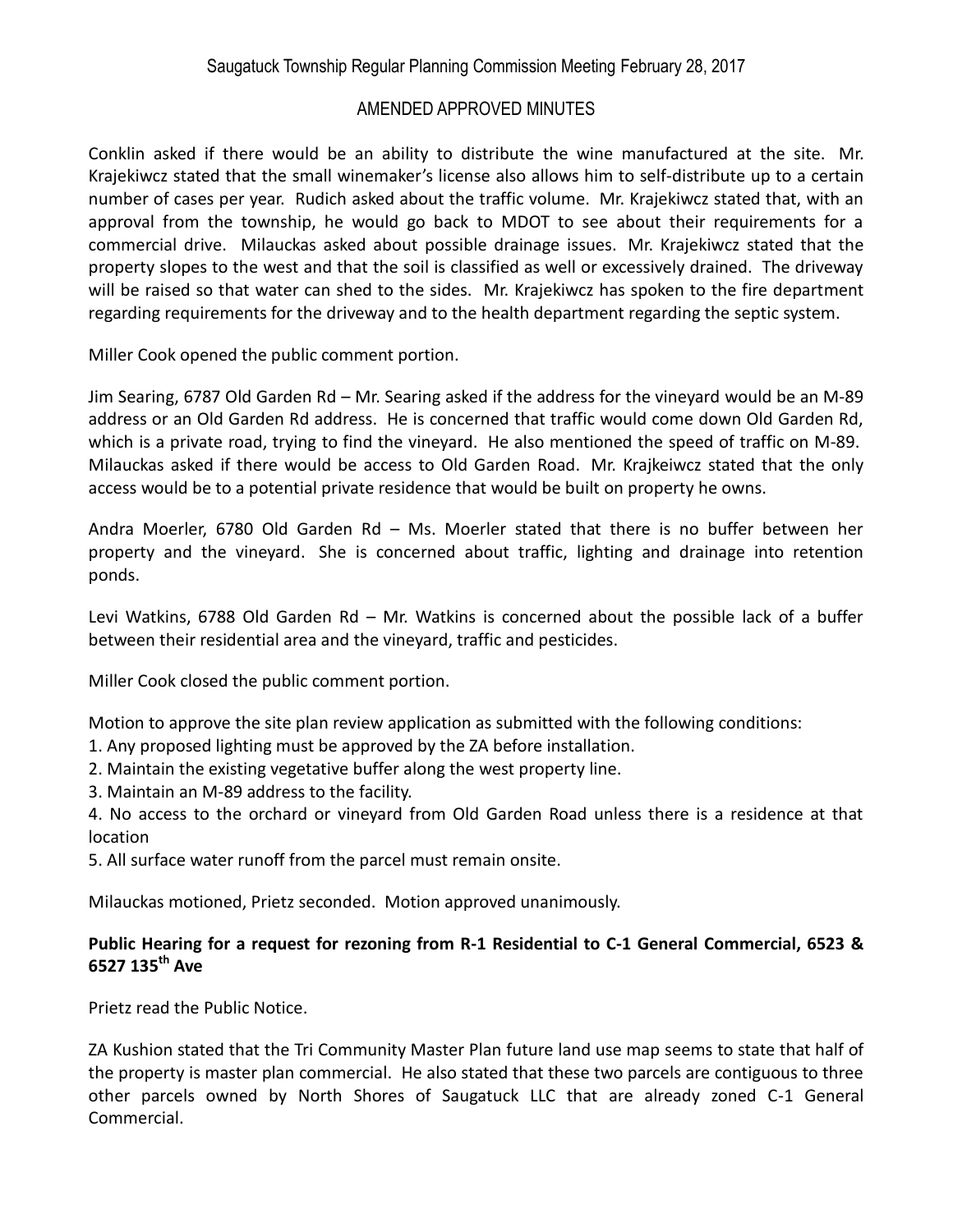Miller Cook opened the hearing for Public Comments.

David Swan, 345 Griffith: Mr. Swan asked if there were other examples of changes from R1 to C1 just off the Blue Star Highway. He asked if the community has seen commercial creep into residential just off the Blue Star Highway. He asked what precedent this would set for other parcels that might want to become subject to changes. He asked what the Blue Star Highway corridor would look like in the future if commercial expands towards more residential areas.

Marcia Perry, 6248 Blue Star Highway: Ms. Perry asked what the criteria were for making zoning changes.

Milauckas motioned to close the comment portion of the Public Hearing, Rudich seconded. Motion approved unanimously.

Discussion regarding the effect of the Master Plan on rezoning. Miller Cook would like an inventory of parcels along Blue Star Highway zoned commercial that are not being used at this time.

Milauckas motioned to table the request for rezoning to the next Planning Commission meeting and in the interim, ask the Zoning Administrator to gather needed information, Miller Cook seconded. Rudich and Prietz stated that they felt that there was enough information at this time to approve the zoning change. Motion passed three to two.

# **Public Hearing for a request for R-2 PUD zoning for 23 residential single family home lots surrounding a boat basin on 95.67 acres.**

Prietz read the Public Notice.

Mr. Bosgraaf presented his plans for the single family homes and boat basin. He stated that by clustering these homes, he is able to use less land for development and can leave more land as open space.

Miller Cook asked Mr. Bosgraaf what he is proposing for the land around the proposed PUD. Mr. Bosgraaf stated that the land would possibly be put into a land conservation easement. Milauckas asked if this PUD is a site condo development. Mr. Bosgraaf stated that it would be a site condo development. Attorney Curcio stated that the approval for the PUD and the site condo could be done separately or they could be done together.

Miller Cook opened the hearing for Public Comments.

David Swan, 345 Griffith: Mr. Swan, representing the Coastal Alliance, expressed his concern that the development would negatively impact the other natural properties in the area.

Tom Harrington, 6471 147<sup>th</sup>: Mr. Harrington expressed his concern about the use of on site septic systems on lots located adjacent to the proposed boat basin that connects to the river.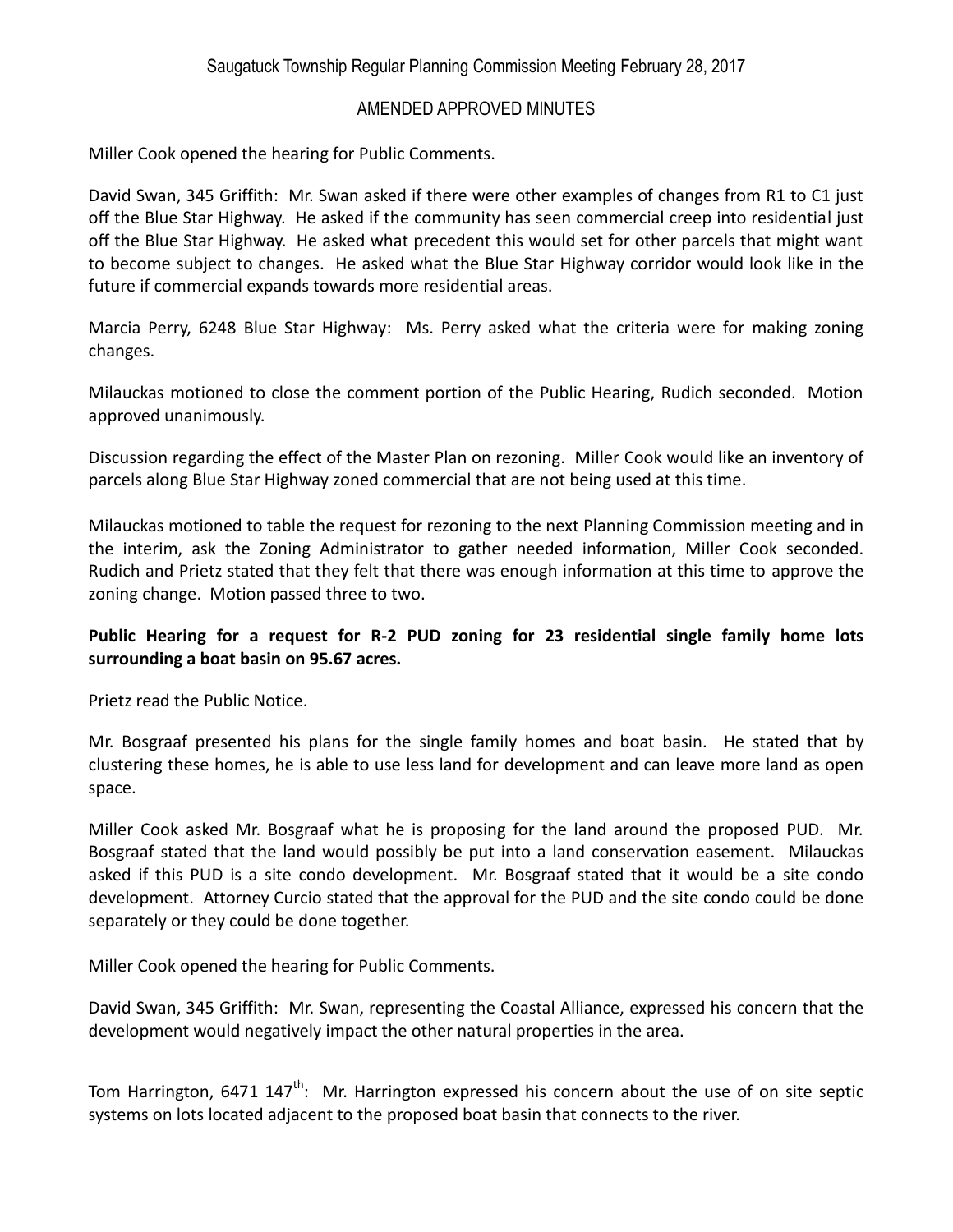Sheila Smith Putnam, 2037 Brookhill Dr: Ms. Smith Putnam asked that access to the lake for the public be preserved.

John Helmrich, 3522 64 $^{TH}$  St.: Mr. Helmrich would like the township to reach out to the Kalamazoo Lake Harbor Authority and other municipalities in the area. He also thanked Mr. Bosgraaf for his communication to the public regarding the proposed development.

Larry Dickie, 6108 Old Allegan: Mr. Dickie spoke about having a healthy skepticism regarding the intensions of this development.

Dick Waskin, 6576 Heron Ridge: Mr. Waskin would like to thank the members of the Coastal Alliance for the tone of their comments. He reminds the Planning Commission that they are not free to make decisions by what they would like to happen but instead have to follow the legal parameters.

Jane Dickie, 6108 Old Allegan: Ms. Dickie asks that the Planning Commission wait to approve the plan.

Alison Swan, 345 Griffith: Ms. Swan pointed out the large amount of time and money that was spent to preserve the land surrounding this piece of property.

Teresa O'Brien, 3293 Lorrimar Lane: Ms. O'Brien is uncomfortable with the piecemeal plan of the property that was presented and would like an overall concept of the development.

Daryl Putnam, 2037 Brookview Rd: Mr. Putnam would like to see a more detailed plan of the potential development.

Mike O'Brien, 3293 Lorrimar Lane: Mr. O'Brien would like to see a more detailed plan of the potential development and wants the Planning Commission to consider the Master Plan.

Cynthia McKean, 1000 Mason St: Ms. McKean stated that she is excited about the opportunity this development might bring.

Marcia Perry, 6248 Blue Star Highway: Ms. Perry stated that this property is very important to the area and would like the Planning Commission to be careful in its decision. She would like more time to discuss the development.

Conklin motioned to close the comment portion of the Public Hearing, Prietz seconded. Motion approved unanimously.

Conklin asked about the number of homes in the lake and channel clusters. Mr. Bosgraaf stated that there would be an estimated 7 homes in the lake cluster and 8 homes in the channel cluster. Rudich asked if the boat slips in the marina would be for anyone but property owners. Mr. Bosgraaf stated that there would be no public boat slips. Discussion regarding different parts of the proposed development – land divisions, boat docks, sediment and septic system. ZA Kushion asked Attorney Curcio if it would be better to table this request now and do both this PUD request and a site condo request at the same time. Attorney Curcio said that might be advantageous since there would be more detail included in the plan than there is now. Rudich motioned to table this request at this time